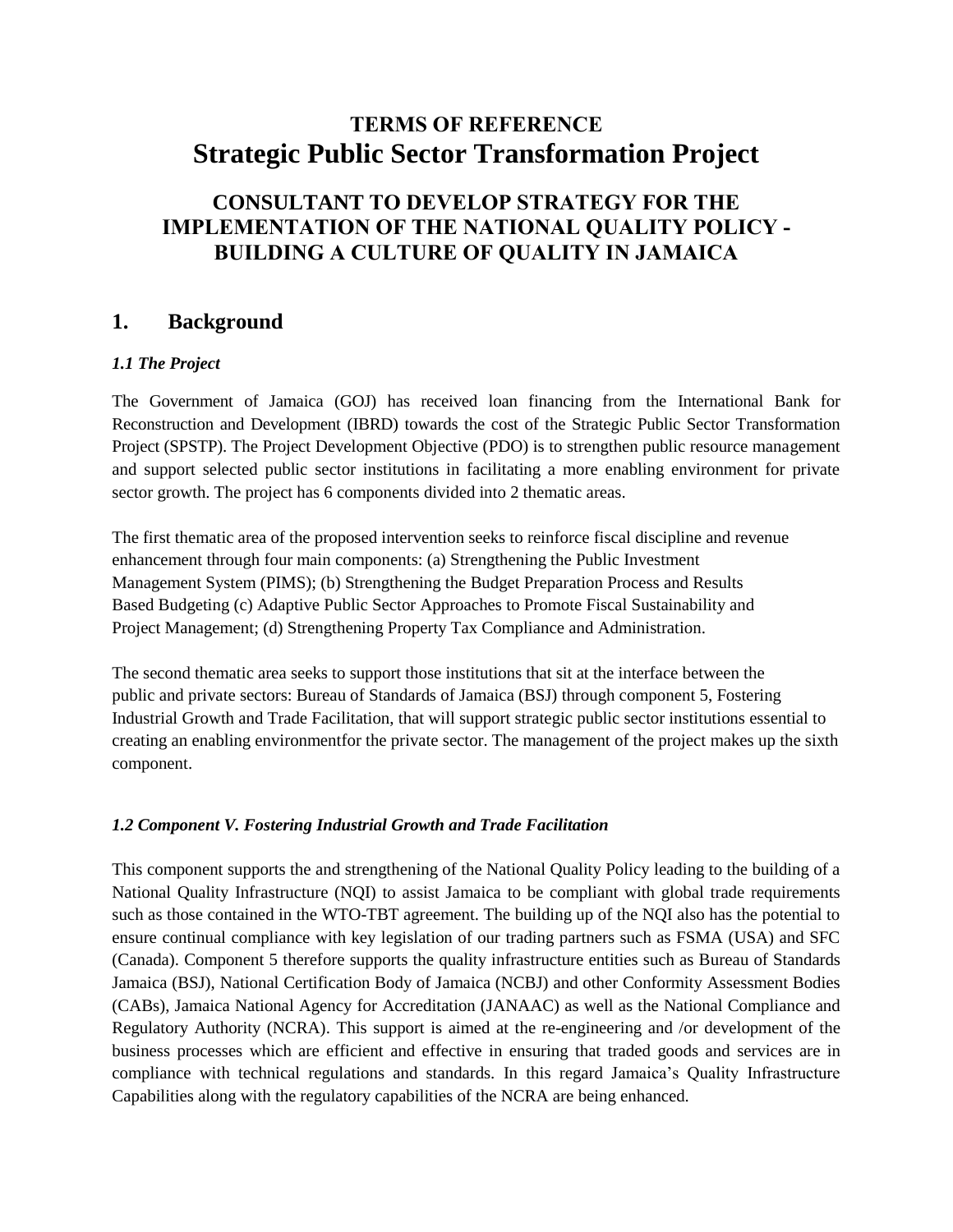As part of the implementation of the newly strengthened National Quality Policy, this component supports the consistent and systematic building of a national culture of quality to permeate all aspects of national life.

Over many years the national landscape has been tarnished by deliberate non-compliance with standards and regulations, which has become commonplace in some areas of national life and has been facilitated by lack of knowledge of the economic and social benefits that can be derived from those same standards and regulations.

In other areas of national life, the lack of adherence to standards, regulations and conformity assessment requirements have resulted in death, destruction of property and the environment etc. and has exacted a heavy toll on public services.

In still other areas of national life, the provision, acceptance and use of shoddy/poor quality goods and services as well as disregard for quality has caused (at least in part) the fostering and promotion of indecency and coarseness, unsafe and unsanitary environments, lack of respect for life and property, urban decay, and many other societal ills.

A national quality culture is necessary to counteract and reverse the destructive disregard for standards and quality and strengthen education in, and promotion of all aspects of quality towards achieving the status of "The place of choice to live, work, do business and raise families".

## **2. Purpose of the Consultancy**

Under Component 5, the Government of Jamaica intends to apply part of the proceeds of the IBRD loan towards payments under a consultancy contract for the preparation of a strategic plan for the development and maintenance of a national culture of quality to impact all aspects of national life including socialization and attitudes. The strategic plan shall include *inter alia,* considerations of:

- (a) Leadership/ambassadorship for the national quality culture at the highest level of public and private sectors
- (b) The preparation and implementation of education/training programme for all levels of the Education System
- (c) Training of public and private sector entities in the different aspects of quality
- (d) The training of relevant MDAs and private sector on the economic benefit of standards and the monetizing of the implementation of standards in their businesses
- (e) The preparation and implementation of a campaign(s) on the value and benefits of quality to reach all levels of society
- (f) A plan for sustaining the programme

## **3. Selection of the Consultancy**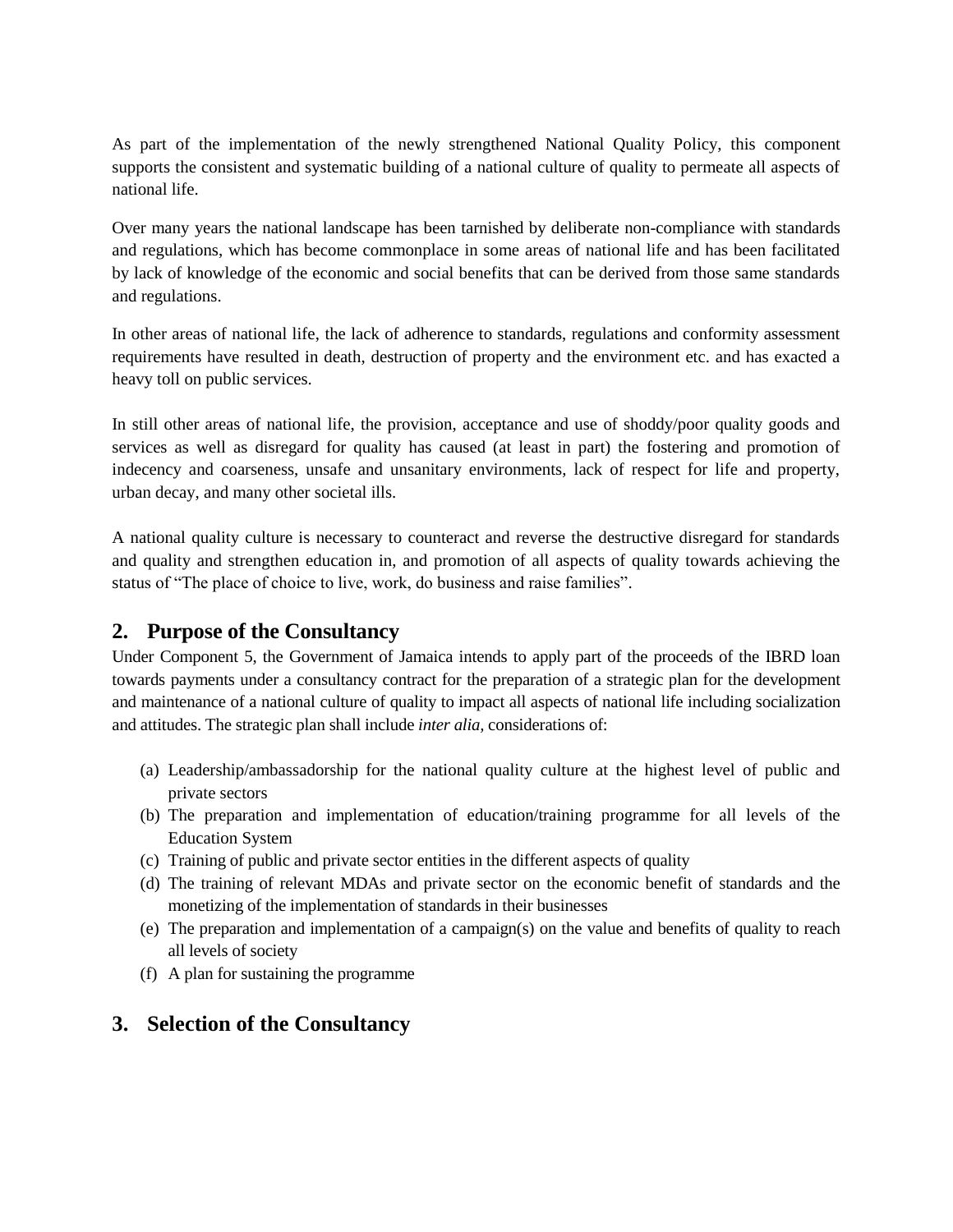A consultant with the requisite qualifications and experience will be engaged following Individual Consultant Selection (ICS) procedures in accordance with the latest edition of the World Bank Procurement Regulations.

#### **4. Characteristics of the Consultancy**

- *4.1 Type of Consultancy:* An individual consultant is required.
- *4.2 Starting Date and Duration:* The Consultant is expected to provide the required services working for **approximately 150 days** over a period of **9 months**. The start date for the consultancy is expected to be **October 2018.**

#### *4.3 Qualifications and experience required for the Consultancy:*

The consultant to be engaged for this contract shall possess the qualifications listed in (a) – (e) below:

- (a) At least a Bachelors Degree in a field of study which include promotion and marketing.
- (b) At least 10 years experience in the development and use of marketing and promotion strategy for policy elements or goods and services
- (c) At least 5 years experience in the development and/or implementation of successful group behaviour change strategy
- (d) At least 5 years experience in the planning of media campaigns
- (e) Experience in the development/drafting of a plan/ strategy / campaign to bring about behaviour change/ culture change on an issue of national importance.
- (f) Experience working with public or private sector entities in the field of standards and quality

## *5* **Scope of Services**

Reporting to the Technical Coordinator the Consultant is required to:

- 1. Consult with the Technical Coordinator, key stakeholders of the NQI (Standards, Metrology, Accreditation, Conformity Assessment), relevant senior management and technical experts in Private sector and government MDAs for their input and guidance in the execution of the consultancy.
- 2. Prepare and provide to the Technical Coordinator, an inception report and a plan for the execution of the consultancy
- 3. Through a process of consultation and inclusion with NQI entities, regulatory bodies, general public sector, private sector associations and businesses etc. determine and prioritize the issues to be addressed during the culture change/building process.
- 4. Prepare and present to the Technical Coordinator and a quality culture committee made up of selected key stakeholders, a culture change strategy highlighting the issues, methods and timeframe for addressing them.
- 5. Prepare and present to the culture building committee, a draft strategic culture change plan with road map and appropriate costing to be rolled out in phases over an agreed period.
- 6. Develop scopes for all phases and inputs for the culture change programme avoiding overlaps as far as possible.